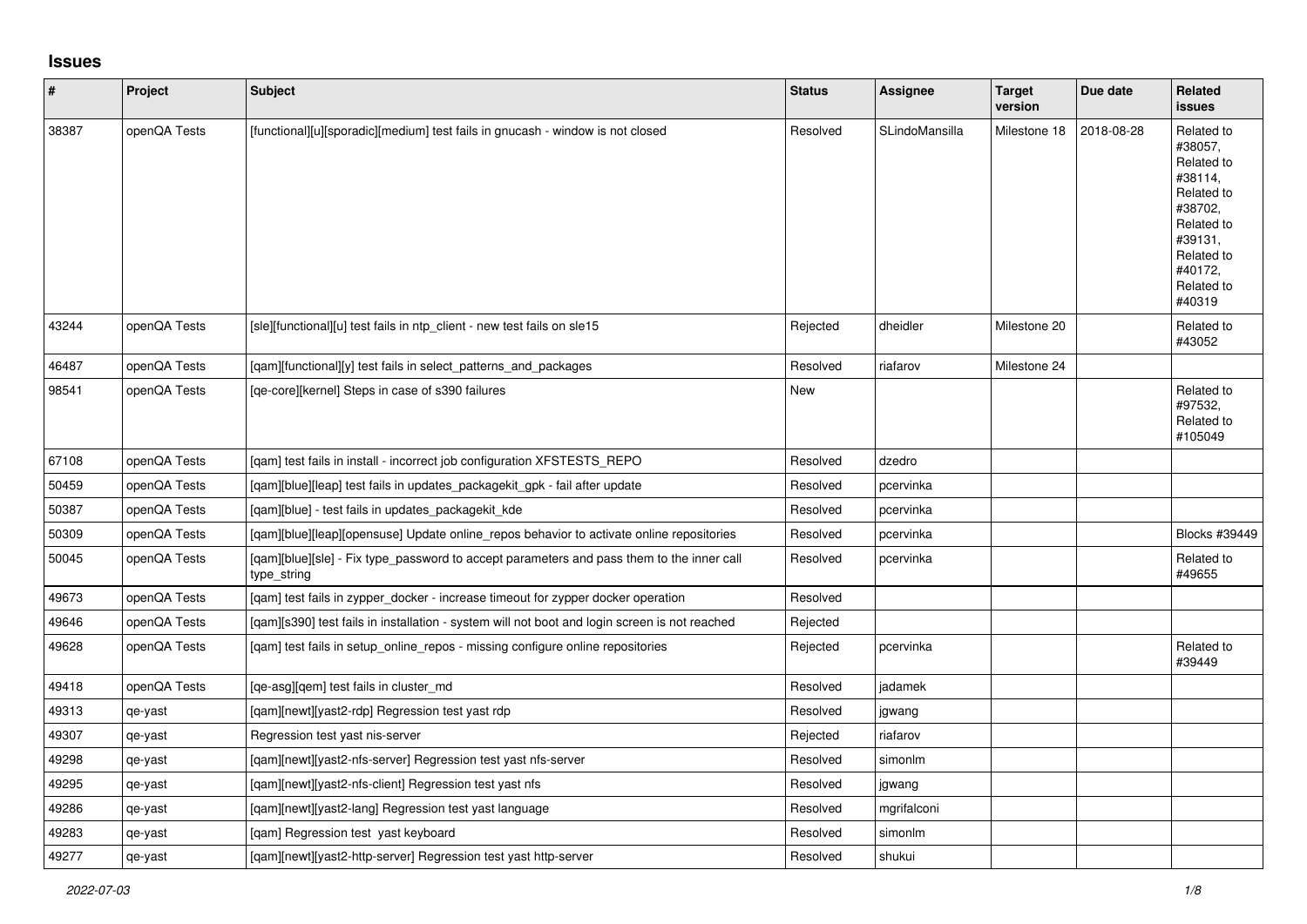| $\sharp$ | Project        | <b>Subject</b>                                                                                        | <b>Status</b> | Assignee    | <b>Target</b><br>version | Due date   | Related<br>issues                             |
|----------|----------------|-------------------------------------------------------------------------------------------------------|---------------|-------------|--------------------------|------------|-----------------------------------------------|
| 49271    | qe-yast        | [qam][newt][yast2-ftp-server] Regression test yast ftp-server                                         | Resolved      | shukui      |                          |            |                                               |
| 49265    | qe-yast        | [qam][maint][yast2-storage][yast2-storage-ng] Regression test yast disk                               | Resolved      | mgrifalconi |                          |            |                                               |
| 49262    | qe-yast        | [gam][newt][yast2-dns-server] Regression test yast dns-server                                         | Resolved      | tonyyuan    |                          |            |                                               |
| 49253    | qe-yast        | [qam] Regression test for yast add-on command line option                                             | Rejected      | jgwang      |                          |            |                                               |
| 49250    | qe-yast        | [qam][newt][yast2-network] Regression test for yast lan command line option                           | Resolved      | vpelcak     |                          |            |                                               |
| 49217    | openQA Tests   | [qam][kernel][aarch64][sle] kdump is not scheduled for aarch64                                        | Resolved      | pcervinka   |                          |            |                                               |
| 49121    | openQA Tests   | [qam][kernel][multipath][aarch64] Qemu fails setup multipath on qemu_aarch64                          | Resolved      | pcervinka   |                          |            |                                               |
| 48530    | openQA Tests   | [qam] Test fails in update_install for networkmager update on ppc64le and s390                        | Rejected      | pcervinka   |                          |            |                                               |
| 48524    | openQA Tests   | [qam][ha] Test fails during iscsi client setup - host: command not found                              | Resolved      | pcervinka   |                          |            | Has duplicate<br>#48302                       |
| 48467    | openQA Tests   | [qam][sle] test fails in zypper_lifecycle_toolchain - increase timeout for installation               | Resolved      | martinsmac  |                          | 2019-03-16 | Is duplicate of<br>#47228                     |
| 48362    | openQA Tests   | [qam] test fails in supportutils - remove pam check                                                   | Resolved      | hurhaj      |                          |            |                                               |
| 48308    | openQA Tests   | [qam][kernel] test fails in kernel_multipath - missing python2 module                                 | Rejected      | pcervinka   |                          |            |                                               |
| 48155    | openQA Project | [gam][tools][kernel] Duplicate bootindex with multiple paths                                          | Resolved      | pcervinka   |                          |            |                                               |
| 46895    | openQA Tests   | [qam] test fails in dracut - output not matched on 15SP1                                              | Resolved      | pstivanin   |                          | 2019-01-31 | Related to<br>#47417                          |
| 46109    | openQA Tests   | [qam] test fails in addon_products_via_SCC_yast2                                                      | Resolved      | dheidler    |                          |            | Related to<br>#44252                          |
| 44696    | openQA Tests   | [qam] test fails in sshd - user password is weak                                                      | Resolved      | pdostal     |                          |            |                                               |
| 41396    | openQA Tests   | [qam] Revise updates_packagekit_kde                                                                   | Rejected      | pcervinka   |                          |            | Related to<br>#41030,<br>Related to<br>#36138 |
| 41030    | openQA Tests   | [qam] test fails in updates_packagekit_kde - zypper update requires additional install step           | Resolved      | pcervinka   |                          |            | Related to<br>#41396                          |
| 40418    | openQA Tests   | [qam][functional][sle] test fails in select_patterns_and_packages                                     | Resolved      | riafarov    |                          |            | Related to<br>#38870                          |
| 40259    | openQA Tests   | [qam] test fails in libreoffice_mainmenu_components - needle fail at base-install                     | Resolved      | yuanren10   |                          |            |                                               |
| 38192    | openQA Tests   | [qam] [sle] test fails in firefox_flashplayer - tracking protection information is present            | Rejected      | bfilho      |                          |            |                                               |
| 38183    | openQA Tests   | [qam] [sle15] test fails in userspace_net_snmp - Error opening specified endpoint<br>'udp:localhost:" | Rejected      |             |                          |            |                                               |
| 38180    | openQA Tests   | [qam] [sle15] test fails in userspace_systemd - update test suite for sle15                           | Rejected      | jtzhao      |                          |            |                                               |
| 38138    | openQA Tests   | [qam] [sle15] test fails in userspace_coreutils - qa_test_coreutils not properly updated for sle15    | Resolved      |             |                          |            |                                               |
| 38129    | openQA Tests   | [qam] [sle15] test fails in userspace_apparmor - suite qa_test_apparmor not updated for sle15         | Resolved      |             |                          |            | Related to<br>#43982                          |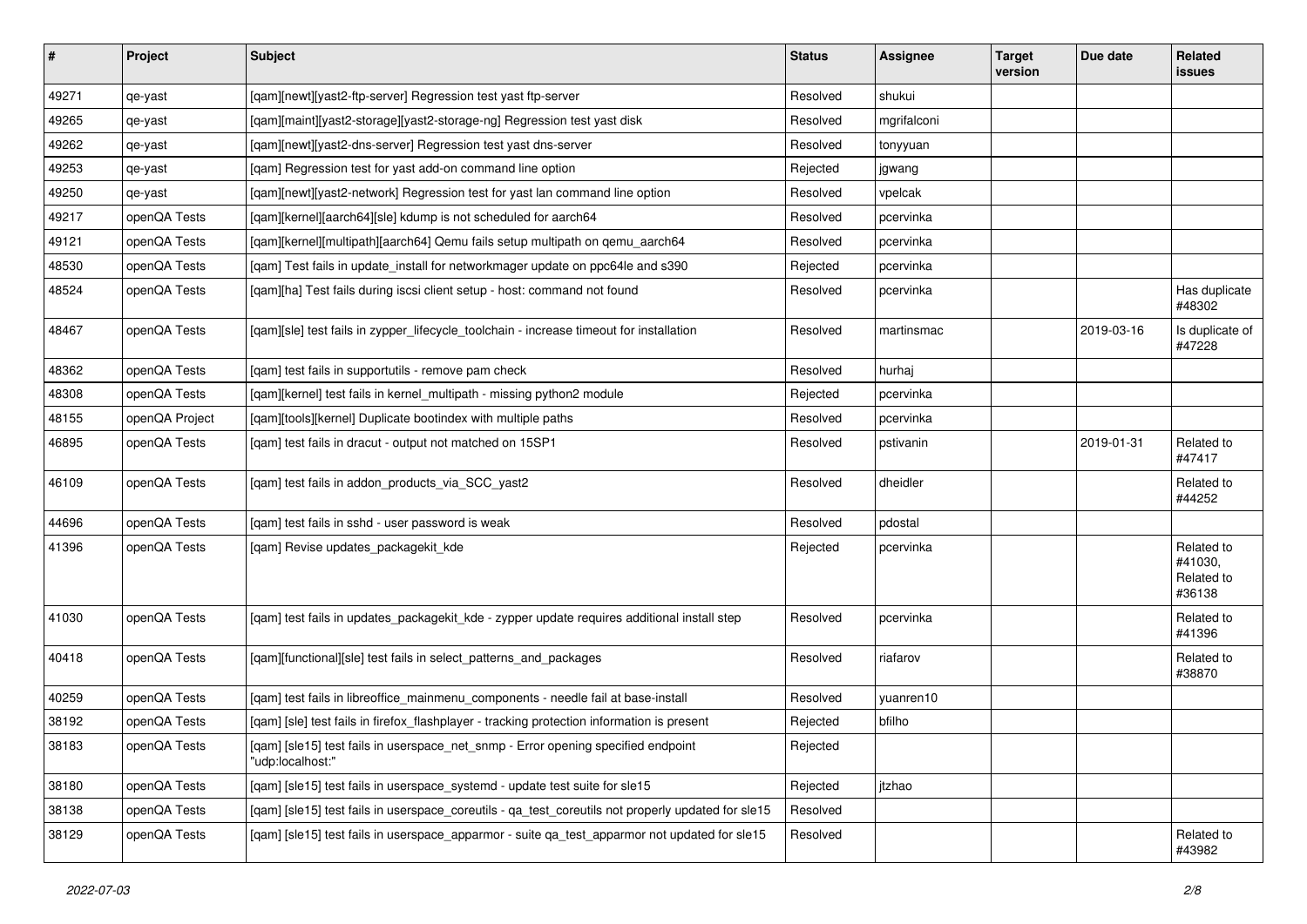| $\vert$ # | Project      | Subject                                                                                                         | <b>Status</b> | <b>Assignee</b> | <b>Target</b><br>version | Due date | Related<br>issues    |
|-----------|--------------|-----------------------------------------------------------------------------------------------------------------|---------------|-----------------|--------------------------|----------|----------------------|
| 38069     | openQA Tests | [qam] [sle] [functional] test fails in pidgin_IRC - failure after check_screen change                           | Resolved      | okurz           |                          |          |                      |
| 38066     | openQA Tests | [qam] [sle] [functional] test fails in application_starts_on_login - failure after check_screen<br>change       | Resolved      | okurz           |                          |          |                      |
| 38003     | openQA Tests | [qam] [sle15] test fails in scc_registration - no candidate needle with tag(s)<br>'scc-module-%REQUIRED_ADDONS% | Rejected      |                 |                          |          |                      |
| 37979     | openQA Tests | [SLE] test fails in updates_packagekit_gpk - gpk-update-viewer doesn't start                                    | Resolved      | riafarov        |                          |          | Related to<br>#31954 |
| 37928     | openQA Tests | [QAM] [SLE 15] Migrate Itp tests in Updates to new runner                                                       | Resolved      | osukup          |                          |          |                      |
| 37438     | openQA Tests | [qam] test fails in kernel_ltp_fs - issue in qa_testsuite                                                       | Rejected      | pcervinka       |                          |          |                      |
| 37093     | openQA Tests | [qam] test fails in evolution_mail_imap - remove workaround for bsc#1049387                                     | Resolved      | pcervinka       |                          |          |                      |
| 34693     | openQA Tests | [qam] test fails in install_update - missing INCIDENT_PATCH                                                     | Rejected      | osukup          |                          |          |                      |
| 34288     | openQA Tests | [qam] test fails in zypper_info - zypper_info shouldn't be started                                              | Resolved      | riafarov        |                          |          | Related to<br>#32038 |
| 34258     | openQA Tests | [qam][sle] test fails in updates_packagekit_gpk                                                                 | Resolved      |                 |                          |          |                      |
| 34255     | openQA Tests | [sle] test fails in kdump_and_crash - fail related to ruby2.1-rubygem-nokogiri                                  | Resolved      | mgriessmeier    |                          |          | Related to<br>#34777 |
| 33643     | openQA Tests | [qam][ha] test fails in ha_cluster_init - scp failure                                                           | Resolved      | pcervinka       |                          |          |                      |
| 33469     | openQA Tests | [qam] test fails in dstat - clean/update needles for dstat-fileoutput                                           | Resolved      | pcervinka       |                          |          | Related to<br>#32719 |
| 33451     | openQA Tests | [qam] test fails in dstat - package not available on SP1                                                        | Rejected      | pcervinka       |                          |          |                      |
| 32896     | openQA Tests | [sle] test fails in pdsh slave                                                                                  | Rejected      | pcervinka       |                          |          |                      |
| 32716     | openQA Tests | [ga]test fails in shutdown                                                                                      | Resolved      | pcervinka       |                          |          |                      |
| 32698     | openQA Tests | [ge-core] Clean /etc/machine-id after image creation                                                            | New           |                 |                          |          |                      |
| 32434     | openQA Tests | [qam] - test fails in sle2docker - docker test suites don't clean images properly                               | Resolved      | pgeorgiadis     |                          |          |                      |
| 32431     | openQA Tests | [hpc] Missing gnome aarch64 image for ganglia                                                                   | Resolved      |                 |                          |          |                      |
| 31867     | openQA Tests | [qam] test fails in partitioning_raid - failures after update to needles                                        | Resolved      |                 |                          |          | Related to<br>#28955 |
| 31810     | openQA Tests | [qam] test fails in docker - disable docker tests on sle12-sp1                                                  | Resolved      | pcervinka       |                          |          |                      |
| 31699     | openQA Tests | [qam] test fails in scc_registration - failing since scc_addons update                                          | Resolved      | osukup          |                          |          |                      |
| 31657     | openQA Tests | [qam] test fails in runc - conflict between docker-runc and runc                                                | Resolved      | pgeorgiadis     |                          |          |                      |
| 31315     | openQA Tests | [gam] test fails in wireshark - rm command is not fully typed after alt-f4                                      | Resolved      | pcervinka       |                          |          |                      |
| 31309     | openQA Tests | [gam] test fails in libreoffice mainmenu components - needles should be updated                                 | Resolved      | pcervinka       |                          |          |                      |
| 31180     | openQA Tests | [gam] test fails in kernel kexec - migration to systemctl broke the test                                        | Resolved      | pcervinka       |                          |          |                      |
| 30814     | openQA Tests | [qam] test fails in yast2_ntpclient - log window is not closed                                                  | Resolved      | pcervinka       |                          |          |                      |
| 30514     | openQA Tests | [qam] test fails in java - increase timeout for installation                                                    | Closed        | pcervinka       |                          |          |                      |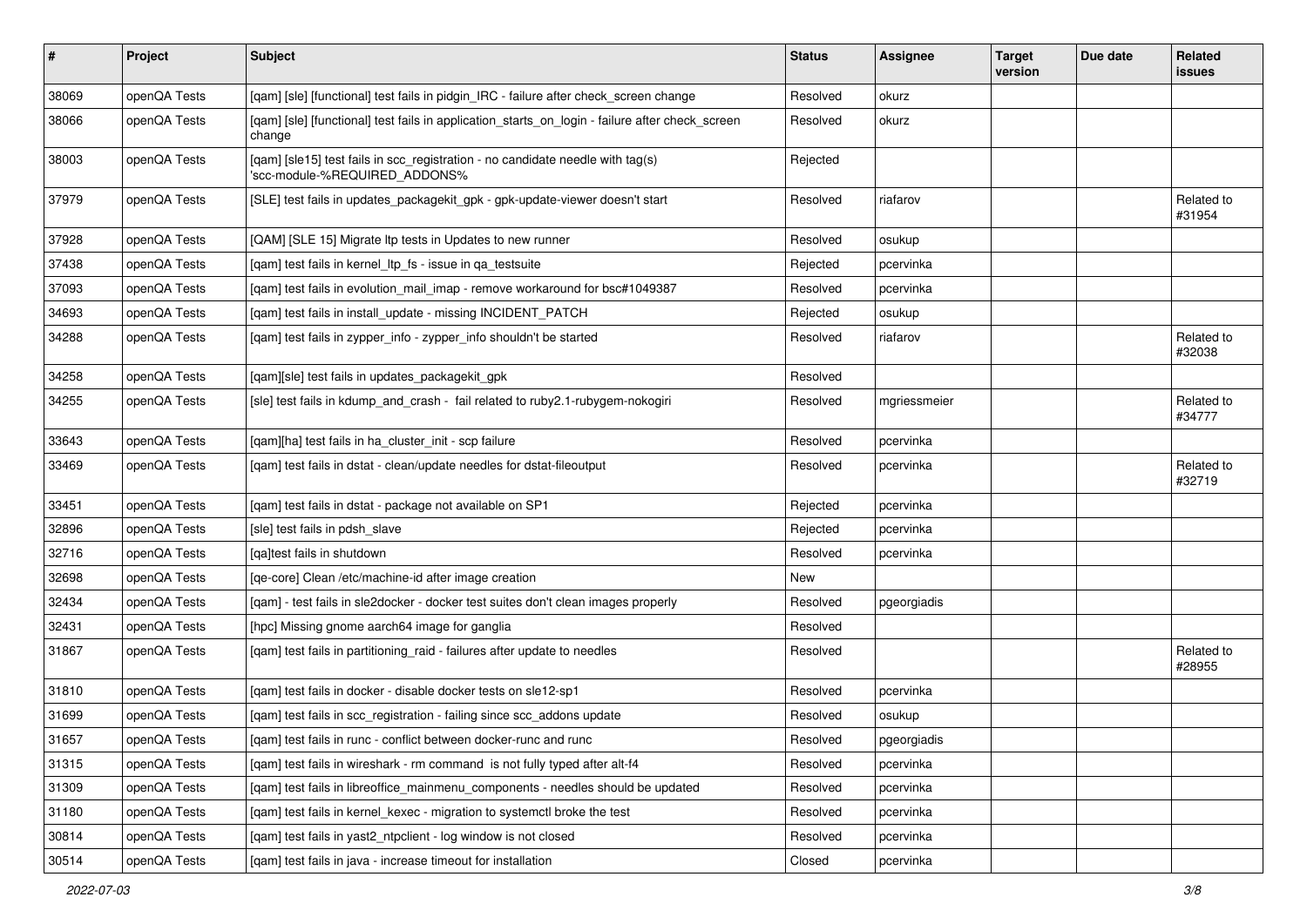| $\vert$ # | Project      | <b>Subject</b>                                                                         | <b>Status</b> | Assignee  | <b>Target</b><br>version | Due date | Related<br><b>issues</b>                                               |
|-----------|--------------|----------------------------------------------------------------------------------------|---------------|-----------|--------------------------|----------|------------------------------------------------------------------------|
| 30219     | openQA Tests | [qam] openqaworker3:8 - DIE can't open qmp                                             | Resolved      |           |                          |          |                                                                        |
| 30127     | openQA Tests | [gam] test fails in application starts on login - dynamic space in needle              | Resolved      | pcervinka |                          |          |                                                                        |
| 30039     | openQA Tests | [gam] test fails in zypper Ir validate - use version utils instead of utils            | Resolved      | pcervinka |                          |          |                                                                        |
| 30033     | openQA Tests | [gam] test fails in libreoffice mainmenu components - ttyS0 permission denied          | Resolved      | okurz     |                          |          | Related to<br>#29940                                                   |
| 28528     | openQA Tests | [gam] test fails in groupwise - package is missing in ibs                              | Resolved      | pcervinka |                          |          |                                                                        |
| 28297     | openQA Tests | [qam] test fails in firefox_developertool - missed click                               | Resolved      | bfilho    |                          |          | Related to<br>#33781                                                   |
| 28291     | openQA Tests | [qam] test fails in firefox_passwd - incorrectly typed password                        | Resolved      | emiura    |                          |          |                                                                        |
| 28288     | openQA Tests | [gam] test fails in firefox headers - missed keys on input                             | Resolved      | coolo     |                          |          |                                                                        |
| 28015     | openQA Tests | [qam] test fails setup - aplay.pm syntax error                                         | Resolved      | riafarov  |                          |          |                                                                        |
| 27994     | openQA Tests | [gam][expedite][sprint 201711.2] test fails in test setup in bmwgemu.pm                | Resolved      | szarate   |                          |          |                                                                        |
| 27910     | openQA Tests | [qam] test fails in patch_and_reboot - many download failures                          | Rejected      |           |                          |          |                                                                        |
| 27901     | openQA Tests | [qam] test fails in evolution_smoke - imap aol not responding                          | Resolved      | pcervinka |                          |          |                                                                        |
| 27618     | openQA Tests | [gam] test fails in firefox java - remote side changed appearance                      | Resolved      | pcervinka |                          |          |                                                                        |
| 27506     | openQA Tests | [qam] test fails in 1_shim_suite - missing repository on dist                          | Resolved      | thehejik  |                          |          |                                                                        |
| 27244     | openQA Tests | [gam] test fails in select patterns and packages - ha pattern is unselected            | Resolved      | pcervinka |                          |          |                                                                        |
| 27205     | openQA Tests | [qam] test fails in setup - failing needles in iscsi support server                    | Resolved      | pcervinka |                          |          |                                                                        |
| 26830     | openQA Tests | [gam] test fails in sle2docker - sles docker image has new name                        | Rejected      | pcervinka |                          |          |                                                                        |
| 25926     | openQA Tests | [qam] test fails in sle2docker                                                         | Resolved      | pcervinka |                          |          |                                                                        |
| 21790     | openQA Tests | [gam] test fails in wireshark - test don't match capturing needle                      | Closed        |           |                          |          |                                                                        |
| 21774     | openQA Tests | [qam] test fails in evolution_mail_imap - test hangs on querying authentication types  | Rejected      | pcervinka |                          |          | Related to<br>#21814,<br>Related to<br>#29357,<br>Related to<br>#29360 |
| 21052     | openQA Tests | [gam] test fails in shotwell export - failure on first launch                          | Resolved      | vsvecova  |                          |          |                                                                        |
| 21048     | openQA Tests | [qam] test fails in tracker_search_in_nautilus - keyboard press is not reaching target | Resolved      | pcervinka |                          |          | Related to<br>#5830                                                    |
| 21046     | openQA Tests | [qam] test fails in tracker_search_in_nautilus - keyboard press is not reaching target | Rejected      |           |                          |          |                                                                        |
| 21038     | openQA Tests | [gam] test fails in bootloader s390 - missing install image on ftp server              | Workable      |           |                          |          | Related to<br>#20904,<br>Blocks #25286                                 |
| 20980     | openQA Tests | [gam] test fails in addon products sle                                                 | Resolved      | riafarov  |                          |          |                                                                        |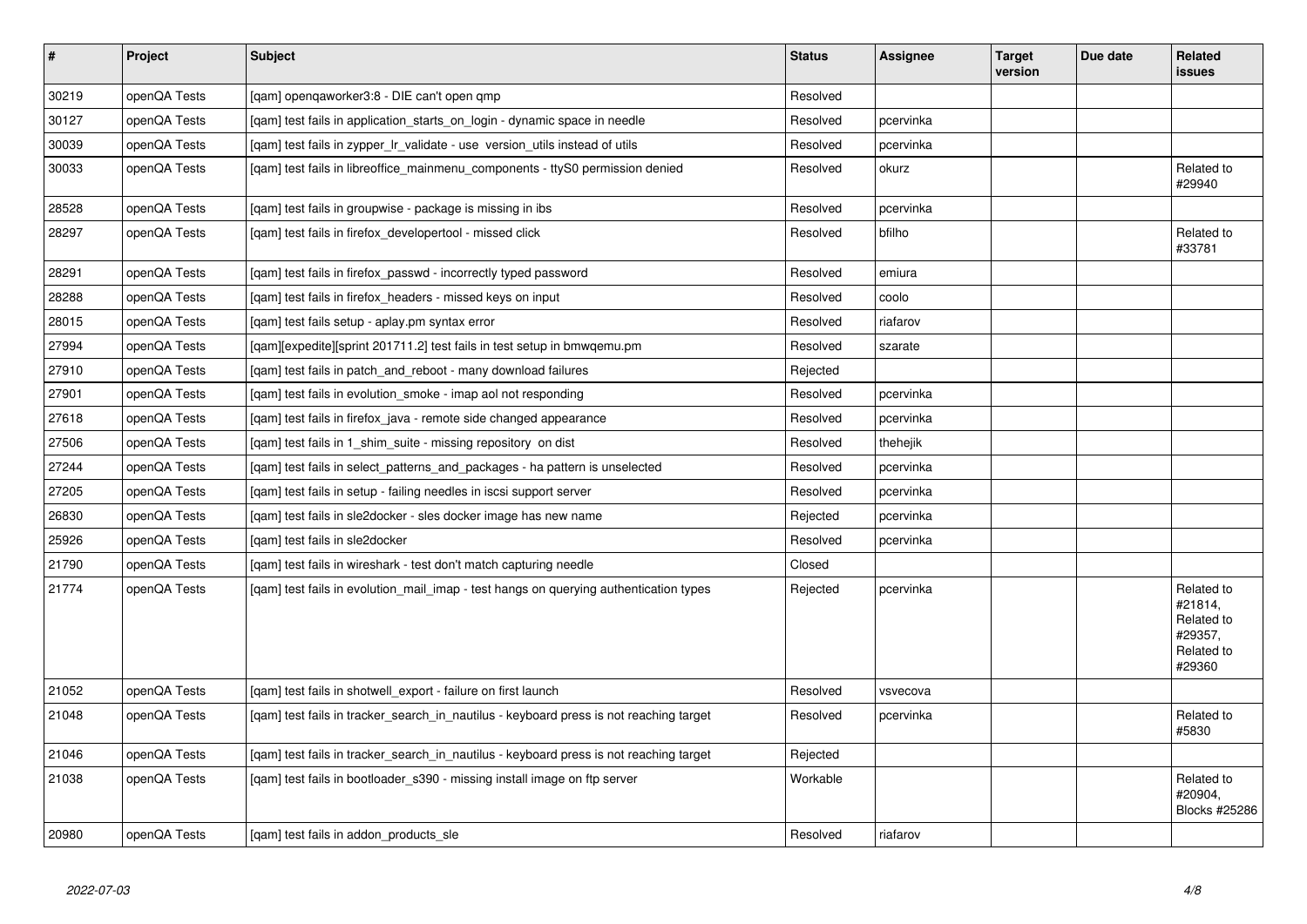| #     | Project        | <b>Subject</b>                                                                                            | <b>Status</b> | <b>Assignee</b> | <b>Target</b><br>version | Due date | Related<br>issues                                                         |
|-------|----------------|-----------------------------------------------------------------------------------------------------------|---------------|-----------------|--------------------------|----------|---------------------------------------------------------------------------|
| 20904 | openQA Tests   | [qam] - test fails in bootloader_s390 - ftp is missing install medium                                     | Resolved      | mgriessmeier    |                          |          | Related to<br>#21038                                                      |
| 20804 | openQA Tests   | [qam] SLE12-SP3 test fails in system_role - incorrect content of variable MAINT_TEST_REPO                 | Resolved      | osukup          |                          |          |                                                                           |
| 20790 | openQA Tests   | [qam] SLE12-SP3 test fails in 1__unknown_ - slenkins-tests-openvpn-control                                | Rejected      | pcervinka       |                          |          | Related to<br>#20002                                                      |
| 20782 | openQA Tests   | [qam] test fails in install_patterns - mariadb test tries to install devel packages                       | Resolved      | pcervinka       |                          |          |                                                                           |
| 20778 | openQA Tests   | [qam] test fails in install_update - missing variable INCIDENT_PATCH                                      | Resolved      |                 |                          |          |                                                                           |
| 20760 | openQA Tests   | [qam] SLE12-SP3 test fails in add_update_test_repo                                                        | Resolved      | dasantiago      |                          |          |                                                                           |
| 20758 | openQA Tests   | [gam] SLE12-SP3 test fails in welcome                                                                     | Resolved      |                 |                          |          |                                                                           |
| 20756 | openQA Tests   | [gam] SLE12-SP3 test fails in scc registration                                                            | Resolved      |                 |                          |          |                                                                           |
| 20720 | openQA Tests   | [qam][aarch64] test fails in install_patterns -> skips over grub2 menue                                   | Rejected      |                 |                          |          | Related to<br>#20174                                                      |
| 20716 | openQA Tests   | [qam] test fails in zypper_info triggered on incidents -> needs adaption of pattern match                 | Resolved      | pcervinka       |                          |          |                                                                           |
| 20696 | openQA Tests   | [qam] Make evolution_prepare_servers compatibile with openSUSE                                            | Resolved      | pcervinka       |                          |          | Related to<br>#19320                                                      |
| 19492 | openQA Tests   | [qam] test fails in addon_products_sle                                                                    | Resolved      |                 |                          |          |                                                                           |
| 19486 | openQA Tests   | [gam][sle][functional][s390] test fails in install_update -> consoletest_setup types password to<br>early | Resolved      | okurz           |                          |          | Has duplicate<br>#19530, Has<br>duplicate<br>#19584                       |
| 57266 | openQA Project | Forbid test suite name changes if used in job groups                                                      | Resolved      | cdywan          | Done                     |          |                                                                           |
| 40547 | openQA Tests   | [qam][opensuse] test fails in updates_packagekit_kde - job timeout                                        | Resolved      | pcervinka       | Done                     |          |                                                                           |
| 40181 | openQA Tests   | [network] test fails in before_test - wicked basic test fails on 15SP1                                    | Resolved      | pcervinka       | Done                     |          |                                                                           |
| 39887 | openQA Tests   | [kernel] [sle] [network] test fails in before_test - network failure                                      | Resolved      | pcervinka       | Done                     |          |                                                                           |
| 39536 | openQA Tests   | [qam] test fails in patch_and_reboot - add missing variables for qam test issues                          | Resolved      | pcervinka       | Done                     |          |                                                                           |
| 38261 | openQA Tests   | [qam] test fails in keymap_or_locale - tested text not written in console                                 | Rejected      | pcervinka       | Done                     |          |                                                                           |
| 38135 | openQA Tests   | [gam] [sle15] test fails in userspace bind - ga test bind is not updated for SLE15                        | Resolved      | pcervinka       | Done                     |          |                                                                           |
| 38015 | openQA Project | [qam] [sle15] Missing SLE5 iso                                                                            | Rejected      | pcervinka       | Done                     |          |                                                                           |
| 38000 | openQA Tests   | [sle15] [gam] test fails in bootloader s390 - Could not retrieve required variable REPO 0                 | Rejected      |                 | Done                     |          |                                                                           |
| 37925 | openQA Tests   | [QAM] [SLE 15] Make SLE-HPC product installation compatible with QAM update flow                          | Resolved      | pcervinka       | Done                     |          |                                                                           |
| 30388 | openQA Project | [gam] opengaworker10:4 - worker fail all tests - gemu instances are left behind                           | Resolved      | dasantiago      | Done                     |          | Related to<br>#30595,<br>Related to<br>#30700, Has<br>duplicate<br>#31126 |
| 49310 | qe-yast        | Regression test yast proxy                                                                                | New           |                 | future                   |          |                                                                           |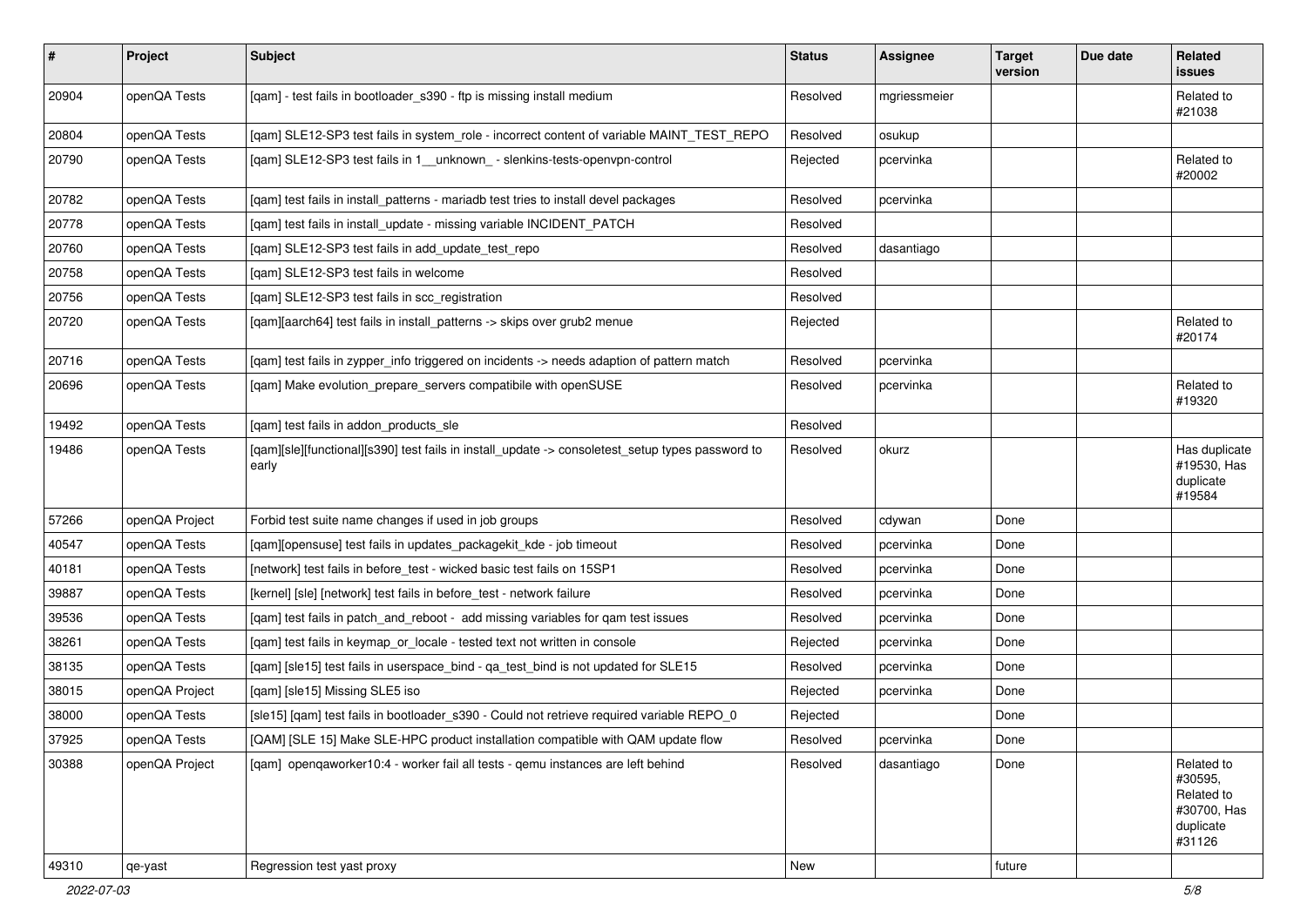| $\sharp$ | Project        | Subject                                                                              | <b>Status</b> | Assignee            | <b>Target</b><br>version | Due date | Related<br>issues         |
|----------|----------------|--------------------------------------------------------------------------------------|---------------|---------------------|--------------------------|----------|---------------------------|
| 49304    | qe-yast        | Regression test yast nis                                                             | New           |                     | future                   |          |                           |
| 49289    | qe-yast        | Regression test yast mail                                                            | New           |                     | future                   |          |                           |
| 49280    | qe-yast        | Regression test yast kdump                                                           | New           |                     | future                   |          |                           |
| 49268    | qe-yast        | Regression test yast firewall                                                        | Rejected      | <b>JERiveraMoya</b> | future                   |          |                           |
| 49259    | qe-yast        | Regression test yast dhcp-server                                                     | New           |                     | future                   |          |                           |
| 49256    | qe-yast        | Regression test yast audit-laf                                                       | New           |                     | future                   |          |                           |
| 49244    | qe-yast        | YaST Command Line Options TRACKER                                                    | New           |                     | future                   |          |                           |
| 48527    | qe-yast        | Include tests load_extra_tests_y2uitest_ncurses tom QAM jobs                         | New           |                     | future                   |          |                           |
| 76933    | openQA Tests   | [opensuse] Add clojure test to Tumbleweed                                            | New           | pcervinka           | QE Kernel<br>Current     |          |                           |
| 104613   | openQA Tests   | Enable Itp known issues on o3                                                        | Resolved      | pvorel              | QE Kernel<br>Done        |          |                           |
| 99522    | openQA Tests   | Test fails in kdump_and_crash in latest build after kernel upgrade in 15-SP4         | Rejected      | pcervinka           | QE Kernel<br>Done        |          |                           |
| 91076    | openQA Tests   | Test fails in install_ltp - 32bit version dependency on libmnl                       | Resolved      |                     | QE Kernel<br>Done        |          |                           |
| 73207    | openQA Tests   | [kernel] Test fails in tuned - incorrect profile                                     | Rejected      | pcervinka           | QE Kernel<br>Done        |          |                           |
| 73099    | openQA Tests   | [kernel][powervm] Test fails in install_klp_product - console is not switched        | Resolved      | pcervinka           | QE Kernel<br>Done        |          |                           |
| 67315    | openQA Tests   | [kernel][blktests] test fails in boot_to_desktop - YAML schedule not ready for s390x | Rejected      |                     | QE Kernel<br>Done        |          |                           |
| 66203    | openQA Tests   | [kernel][ltp] test fails in ioctl_loop05 - LOOP_SET_DIRECT_IO succeeded unexpectedly | Resolved      |                     | QE Kernel<br>Done        |          |                           |
| 66188    | openQA Tests   | [kernel] test fails in boot_ltp - increase timeout                                   | Resolved      | pcervinka           | QE Kernel<br>Done        |          |                           |
| 66007    | openQA Tests   | [kernel] Add ASSET_1 variable back for PowerVM and baremetal jobs                    | Rejected      |                     | QE Kernel<br>Done        |          | Related to<br>#65627      |
| 65627    | openQA Project | [kernel] Job fails to download LTP asset file                                        | Resolved      | MDoucha             | QE Kernel<br>Done        |          | Related to<br>#66007      |
| 65067    | openQA Tests   | [kernel] test fails in clone301                                                      | Resolved      | metan               | QE Kernel<br>Done        |          |                           |
| 65001    | openQA Tests   | SUT will stay in shutdown after reboot command on s390 svirt backend                 | Rejected      |                     | QE Kernel<br>Done        |          | Is duplicate of<br>#62240 |
| 64030    | openQA Tests   | [kernel][ltp]spvm] test fails in boot_ltp - Not finished boot                        | Resolved      | pcervinka           | QE Kernel<br>Done        |          |                           |
| 63943    | openQA Tests   | [kernel][ltp] test fails in pkey01 - Setup hugepages before test execution           | Resolved      | pcervinka           | QE Kernel<br>Done        |          | Related to<br>#63610      |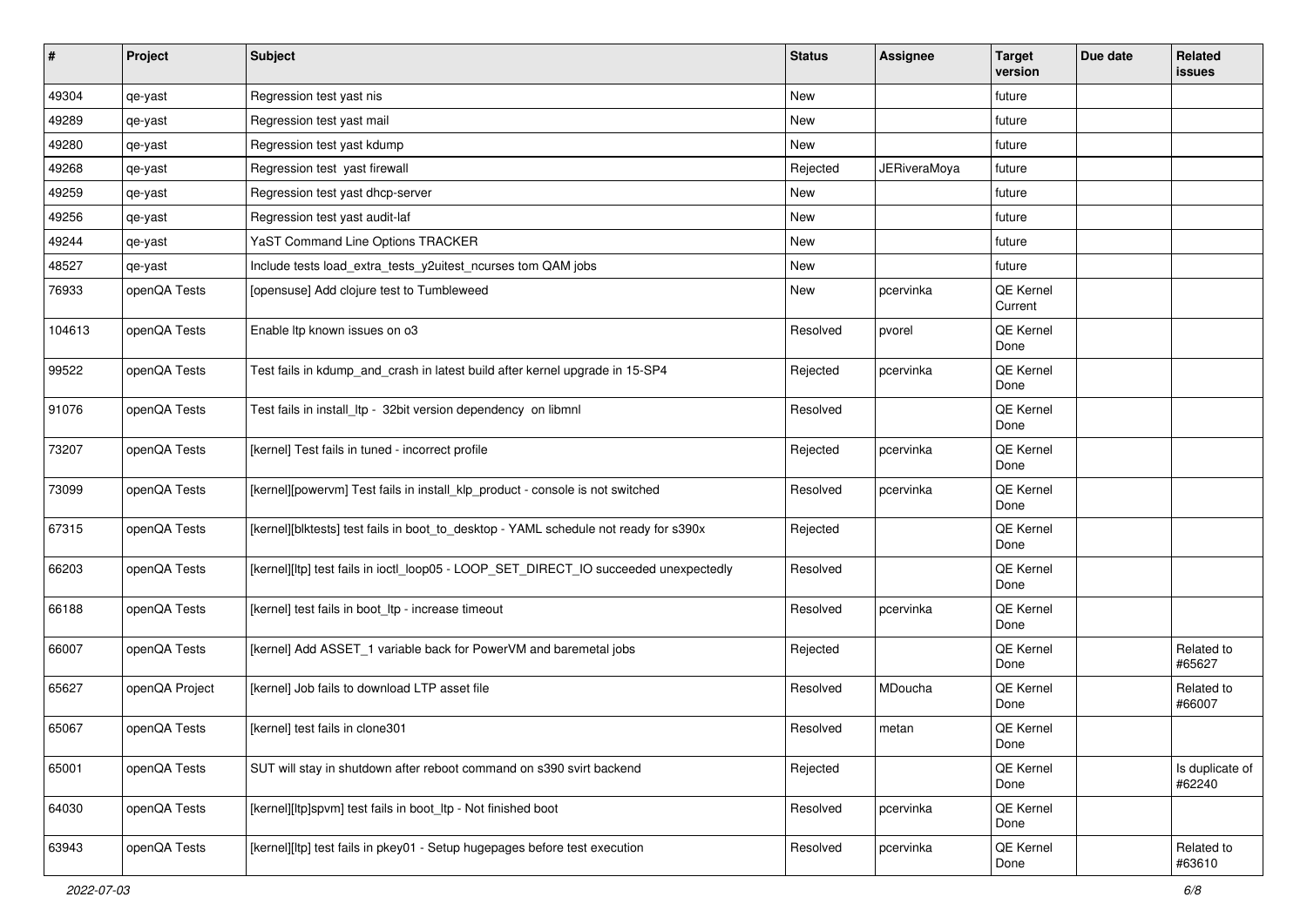| $\vert$ # | <b>Project</b> | <b>Subject</b>                                                                               | <b>Status</b> | Assignee  | <b>Target</b><br>version | Due date | Related<br><b>issues</b>                                                                           |
|-----------|----------------|----------------------------------------------------------------------------------------------|---------------|-----------|--------------------------|----------|----------------------------------------------------------------------------------------------------|
| 63610     | openQA Tests   | [kernel][ltp][spvm] - test fails in pkey01 on spvm                                           | Resolved      | pcervinka | <b>QE Kernel</b><br>Done |          | Related to<br>#63943                                                                               |
| 60818     | openQA Tests   | [kernel] test fails in kdump and crash - password prompt is not catched                      | Resolved      | pcervinka | QE Kernel<br>Done        |          |                                                                                                    |
| 60746     | openQA Tests   | [kernel] test fails in boot to desktop - increase timeout after password                     | Resolved      | pcervinka | QE Kernel<br>Done        |          |                                                                                                    |
| 60449     | openQA Tests   | [kernel] test fails in kdump_and_crash - test is disabling kdump                             | Rejected      | pcervinka | <b>QE Kernel</b><br>Done |          |                                                                                                    |
| 60326     | openQA Tests   | [kernel] test fails in multipath - update schedule                                           | Resolved      | pcervinka | QE Kernel<br>Done        |          |                                                                                                    |
| 60182     | openQA Tests   | [kernel][spvm] test fails in lvm no separate home - update needles                           | Resolved      | pcervinka | <b>QE Kernel</b><br>Done |          |                                                                                                    |
| 60083     | openQA Tests   | [kernel][functional] - test fails in boot_to_desktop - password is not entered               | Resolved      | pcervinka | QE Kernel<br>Done        |          |                                                                                                    |
| 59954     | openQA Tests   | [kernel][spvm] test fails in ga test klp - git should be git-core                            | Resolved      | pcervinka | <b>QE Kernel</b><br>Done |          |                                                                                                    |
| 59843     | openQA Tests   | [spvm][kernel][openga] test fails in coredump collect - multiple select console fails        | Resolved      | pcervinka | QE Kernel<br>Done        |          | Related to<br>#60497                                                                               |
| 59226     | openQA Tests   | [kernel]ltp][spvm][sporadic] test fails in boot_ltp - cat /tmp/ver_linux_before.txt timeout  | Resolved      | pcervinka | QE Kernel<br>Done        |          | Related to<br>#59190                                                                               |
| 59223     | openQA Tests   | [kernel][spvm][sporadic] test fails in boot_ltp - timeout/slow boot                          | Rejected      | pcervinka | <b>QE Kernel</b><br>Done |          |                                                                                                    |
| 58871     | openQA Tests   | [spvm][kernel][functional] Shutdown check not implemented for spvm backend                   | Resolved      | pcervinka | <b>QE Kernel</b><br>Done |          |                                                                                                    |
| 58295     | openQA Tests   | [kernel][sporadic] test fails in kdump and crash - password is entered too early             | Rejected      | pcervinka | QE Kernel<br>Done        |          |                                                                                                    |
| 57329     | openQA Tests   | [kernel][functional] PowerVM console is not active all the time                              | Resolved      | pcervinka | <b>QE Kernel</b><br>Done |          | Related to<br>#54617.<br>Related to<br>#58220,<br>Related to<br>#14626, Has<br>duplicate<br>#62819 |
| 57224     | openQA Tests   | [kernel] - test fails in kdump_and_crash - pasword is not entered before grub                | Resolved      | pcervinka | <b>QE Kernel</b><br>Done |          |                                                                                                    |
| 56615     | openQA Tests   | [kernel] test fails in tuned - error message for perf bias failure is different on SLE15-SP1 | Resolved      | pcervinka | QE Kernel<br>Done        |          |                                                                                                    |
| 55166     | openQA Tests   | [spvm][ppc][serial] test fails in kdump and crash - no response from serial                  | Closed        | pcervinka | QE Kernel<br>Done        |          |                                                                                                    |